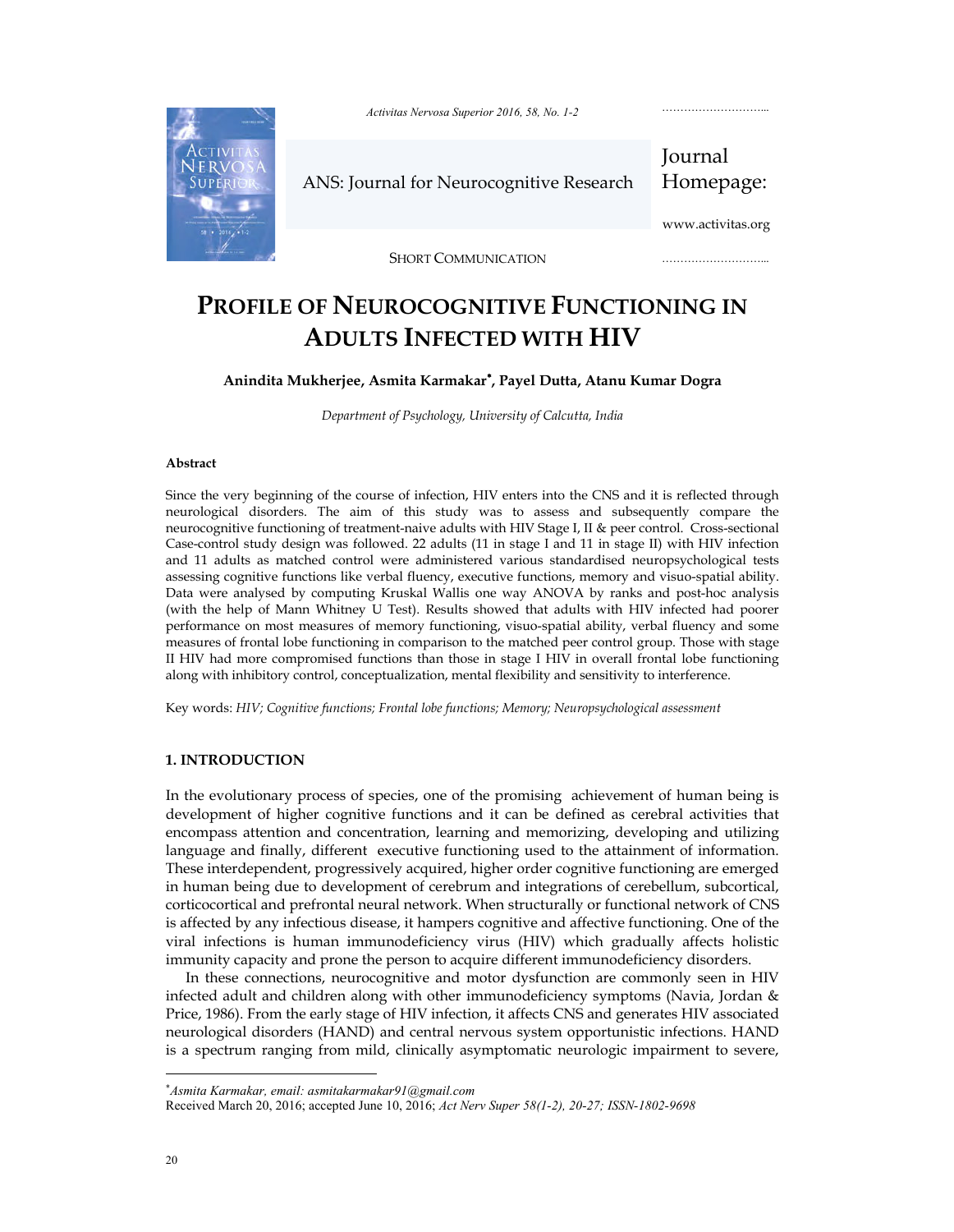HIV-associated dementia (HAD). HAND represents a syndrome which is characterised as constellation of abnormalities in cognition, motor and behavioral function (Price et al, 1988). In addition to global deficits in cognitive functioning of HIV patients, more specific neuropsychological deficits have been reported, such as executive functioning deficits (Reger et al, 2002), impairments in divided attention (Hinkin et al, 2000), response inhibition (Hinkin et al, 1999) and episodic memory (Heaton et al, 1995; Rippeth et al, 2004).

Although HAND is seen more frequently in people with AIDS (about 50% of individuals), it also occurs in people with asymptomatic HIV (approximately 30% of persons) (Heaton et al 1995). Even after establishment and application of highly active antiretroviral therapy as the mainstay of HIV treatment on clients, milder forms of neurocognitive dysfunction are evident. In fact, it may have even increased in individuals who are not immunosuppressed (Nath et al, 2008).

Currently, no single pathophysiological mechanism can explain the cognitive and neurological impairments of HIV and the clinical findings are typically the expression of a diffuse rather than of a focal CNS disorder. HIV invades the brain soon after systemic infection and is commonly found in the cerebro-spinal fluid (CSF) of asymptomatic HIV patients. In some neuroimaging studies, it was reported that HIV interferes with the higher cognitive functioning along with complex executive skills relying on the integration of white matter and of fronto-striatal circuits (Woods et al., 2009).

Since there is dearth of neuropsychological and neuro-imaging studies concerning HIV in our developing country, aim of the study was to evaluate and subsequently compare the status of different specific domains of cognitive functioning of treatment-naive Stage I and Stage II HIV patients, with non-clinical matched peer group.

# **2. METHODS**

## **2.1. Participants**

The study had two groups of participants matched in terms of age and education: HIVinfected group and non-clinical peer group. In the clinical group, of 22 HIV-infected adults (9 males and 13 females) with no history of neurological disease (e.g. seizure disorder), significant developmental problems (e.g. diagnosis of learning disability), CNS opportunistic infection, head trauma with loss of consciousness exceeding 30 minutes, or substance abuse or dependence in the past two months, participated in this study. These 22 participants were divided into subgroups on the basis of their CD4 counts, as per the recent guidelines provided by the Center for Disease Control and Prevention. 11 of the participants, having CD4 counts over 500 were in the Stage I HIV group (Mean CD4 count=630) and the rest 11 of the participants with CD4 counts between 200 and 500 were in the Stage II HIV group (Mean CD4 count=320). None of the participants had AIDS-defining illnesses or CD4 counts less than 200. Participants in each of the subgroups were similar in age (Mean age of participants: Stage I HIV group=34.4 years; Stage II HIV group=34.7 years) and education (Mean years of education: Stage I HIV group: 7.3 years; Stage II HIV group: 7.6 years). CD4 counts were significantly different across the two subgroups. All of the participants had acquired HIV horizontally and were treatment-naive. HAM-A and HAM-D were administered to rule out the possibility of presence of anxiety and depression.

The non-clinical peer control group had 11 participants (5 males and 6 females), who were matched in terms of age and education (Mean age = 34.9 years; Mean years of education: 7.4 years). Those having history of any sort of neurological problem or psychiatric problem were excluded. GHQ-12 was administered to rule out psychiatric morbidity. Those scoring above 3 in GHQ-12 were excluded.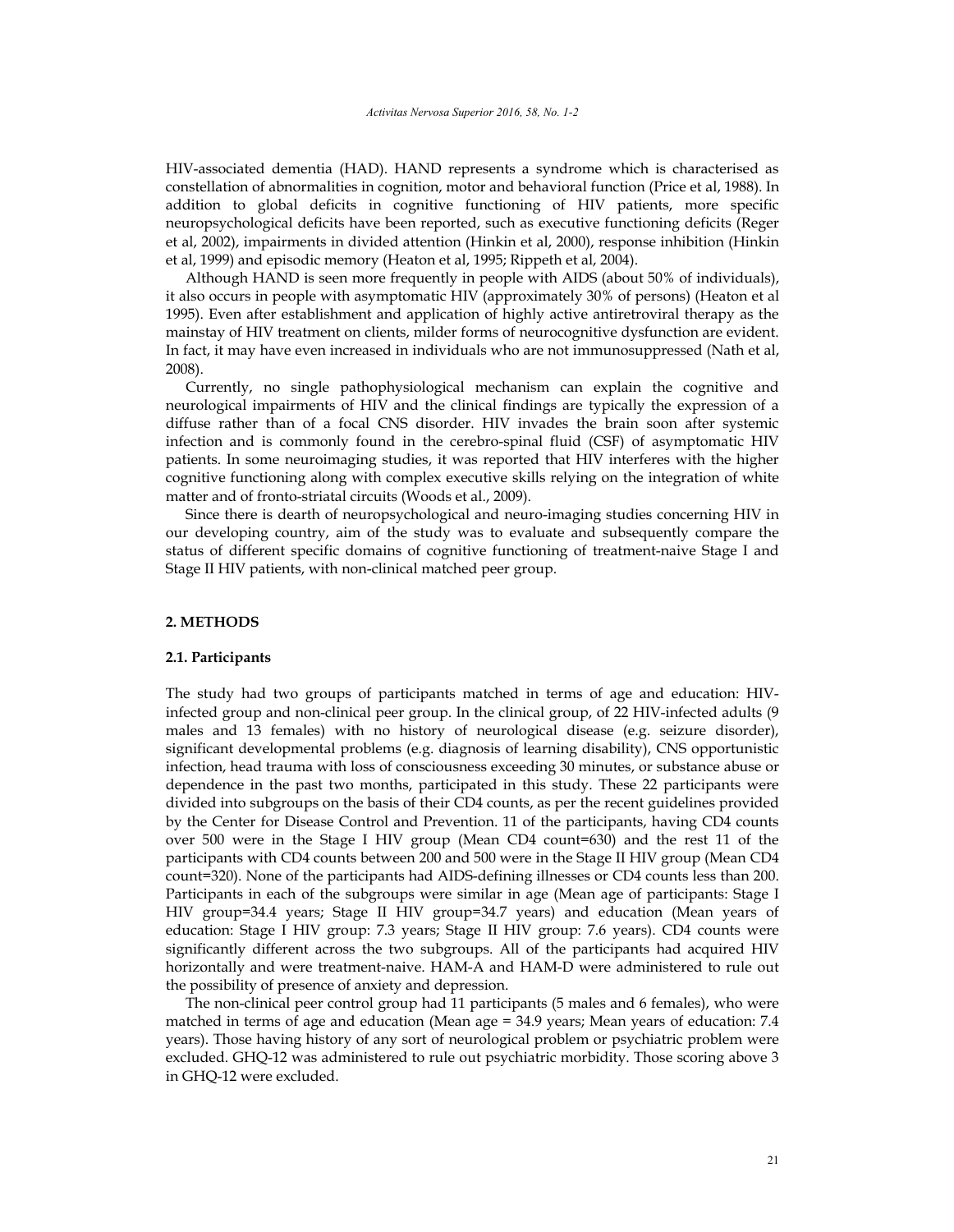## **2.2. Tools**

Following tools were used to assess the neurocognitive functioning of the sample: Animal naming test (Lezak, 1995) assesses verbal categorical fluency which is a measure of how quickly and efficiently a person can access stored knowledge about words. It evaluates an individual's ability to retrieve specific information within restricted search parameters (Lezak, Howieson & Loring, 2004).

The Frontal Assessment Battery (Dubois, Slachevsky, Litvan and Pillon, 2000) has six subtests that evaluate both cognitive and behavioural function of the prefrontal lobe, including categorization, sensitivity to interference, inhibition of response etc.

The Clock-drawing test used to assess visuo-constructional ability of the patient. In this study, the scoring was done using the method developed by Sunderland and Colleagues (Sunderland et al, 1989).

PGIMS (Pershad & Wig, 1976) is an Indian adaptation of the Wechsler Memory Scale. It consists of 10 subtests (9 Verbal and 1 nonverbal). It measures remote memory, recent memory, mental balance, attention and concentration, delayed recall, immediate recall, retention for similar pairs, retention for dissimilar pairs, visual retention and recognition.

## **2.3. Procedure**

Recruitment for testing, scheduling and testing was done by an experienced psychologist during the participant's visit to a Secondary care hospital for clinical examination, after obtaining informed consent. Complete testing was done in two separate sessions that were separated by a 30-45 minutes break. In all the cases, testing was completed on the same day. Testing was done prior to exposure to Antiretroviral therapy.

#### **2.4. Data analysis**

Analysis of the data was done in two phases. In the first phase, since the data did not meet the criteria for parametric tests, non-parametric Kruskal Wallis test was done to observe if there was significant mean difference between the three groups i.e. Stage I HIV group, Stage II HIV group and non-clinical peer group with respect to their scores on different domains of cognitive functions as assessed by afore said neuropsychological tests. In the second phase, for the domains of cognitive functions on which significant mean difference was observed, Mann-Whitney U was as a post hoc analysis. All Data analyses were done using SPSS (Statistical Package for Social Sciences) version 16.

# **3. RESULTS**

 Results (Table 1) show that in case of memory functioning, remote memory (here ability to recall autobiographical events of the past), recent memory (ability to remember relatively new episodic incidents in life), Attention and concentration (as a part of executive functioning) and immediate verbal recall (verbal working memory as a function of prefrontal cortex) and Delayed recall (reflection of memory consolidation process) were found to be compromised in adults suffering from HIV. These memory functioning profiles are relatively more impaired in Stage II HIV than those in stage I HIV group and controls respectively.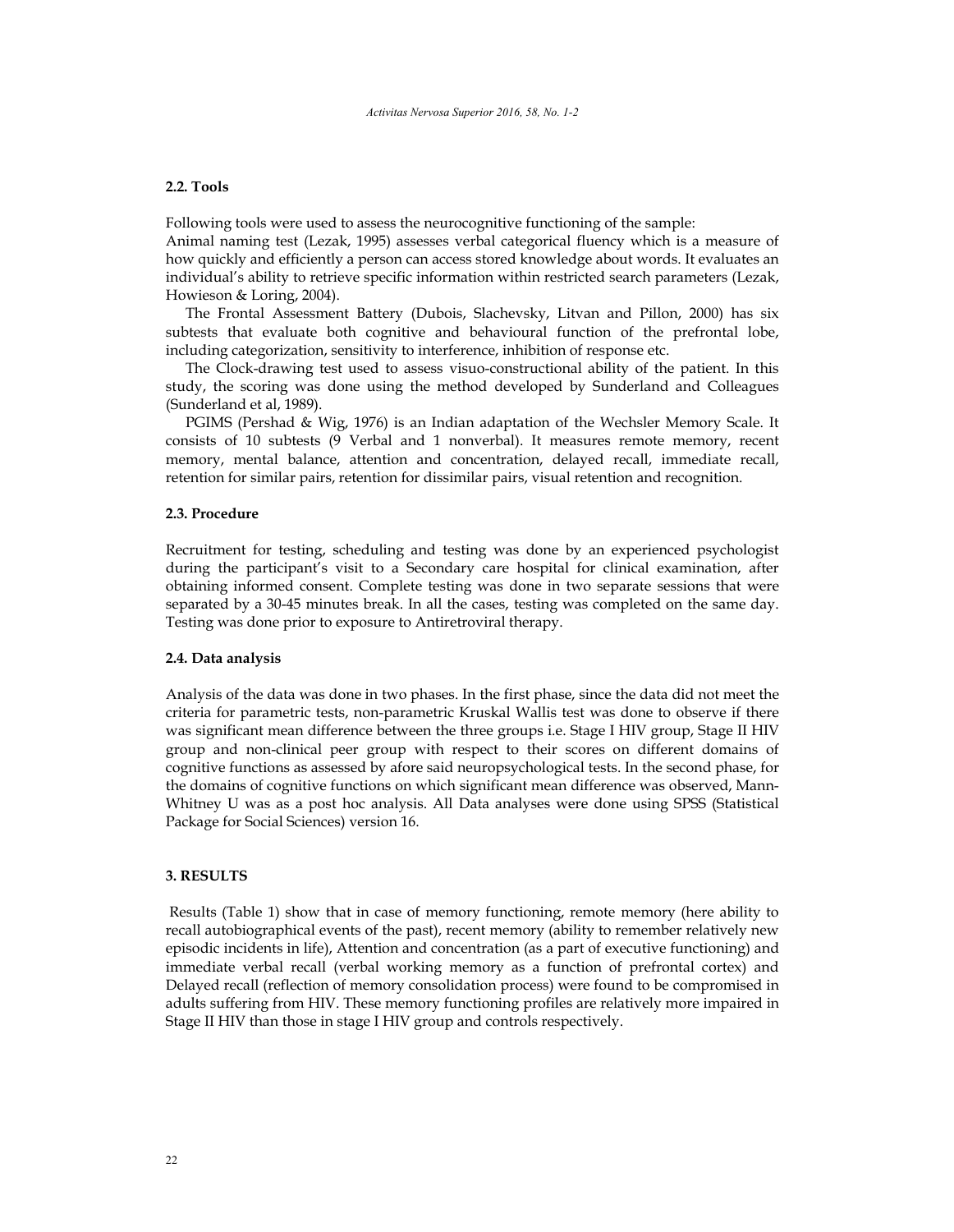| Test                                                |                                            | Mean score             |              |                     |          |                          |
|-----------------------------------------------------|--------------------------------------------|------------------------|--------------|---------------------|----------|--------------------------|
|                                                     |                                            | Non<br>clinical<br>Gr. | HIV Gr<br>I  | <b>HIV</b><br>Gr II | H value  | Post Hoc                 |
| <b>PGIMS</b>                                        | Remote                                     | 4.36                   | 2.43         | 1.15                | $8.36*$  | A,B,C                    |
|                                                     | Recent                                     | 4.18                   | 2.45         | 3.45                | $12.45*$ | A, C                     |
|                                                     | Mental balance<br>Attention &              | 3.82                   | 1.18         | 1.2                 | 5.04     | $\overline{\phantom{a}}$ |
|                                                     | concentration                              | 4.27                   | 3.02         | 1.34                | 13.86*   | B,C                      |
|                                                     | Delayed recall                             | 3.09                   | $\mathbf{1}$ | 0.45                | $6.685*$ | A,B,C                    |
|                                                     | Immediate<br>recall                        | $\bf 4$                | 1.64         | 1.09                | $8.15*$  | A,C                      |
|                                                     | Verbal<br>retention for<br>similar pair    | 4.09                   | 2.73         | 2.64                | 5.01     |                          |
|                                                     | Verbal<br>retention for<br>dissimilar pair | 4.45                   | 2.72         | 2.9                 | 4.08     |                          |
|                                                     | Visual<br>Retention                        | 4.65                   | 4.56         | 3.96                | 3.08     | $\qquad \qquad -$        |
|                                                     | Visual<br>Recognition                      | 4.87                   | 4.32         | 4.01                | 3.28     |                          |
|                                                     | Total                                      | 32.26                  | 17.17        | 14.24               | $20.09*$ | A,C                      |
| $\overline{\mathrm{V}}$ isuo-<br>spatial<br>ability |                                            | $\,3$                  | 1.9          | 0.82                | $11.01*$ | $\mathsf C$              |
| Animal<br>naming                                    |                                            | 15                     | 11.27        | 8.82                | 12.39*   | A,B,C                    |
| FAB                                                 | Conceptualisati<br>on                      | 2.73                   | 1.98         | 1.27                | $6.95*$  | $\mathsf C$              |
|                                                     | Mental<br>flexibility                      | 2.18                   | 1.82         | 0.73                | $5.98*$  | B,C                      |
|                                                     | Programming                                | 2.54                   | 2.57         | 1.36                | 4.01     | $\overline{\phantom{0}}$ |
|                                                     | Sensitivity to<br>interference             | 2.73                   | 1.66         | 0.36                | $5.65*$  | B,C                      |
|                                                     | Inhibitory<br>control                      | 2.45                   | 2.36         | 0.82                | $5.41*$  | $\mathsf{C}$             |
|                                                     | Environmental<br>autonomy                  | 2.91                   | 2.01         | 2.45                | 5.63     |                          |
|                                                     | Total                                      | 15.55                  | 12.21        | 7                   | $10.23*$ | B,C                      |

*Table 1.* Table showing the Mean scores of each groups and significance of difference between means as well as results of Post Hoc analysis.

*Note.* \*= significant at 0.05 level,

H=Mean difference computed by Kruskal Wallis One Way ANOVA,

A= Significant mean difference between Non-clinical group and Stage I HIV group.

B= Significant mean difference between Stage I HIV group and Stage II HIV group.

C= Significant mean difference between Non-clinical group and Stage II HIV group.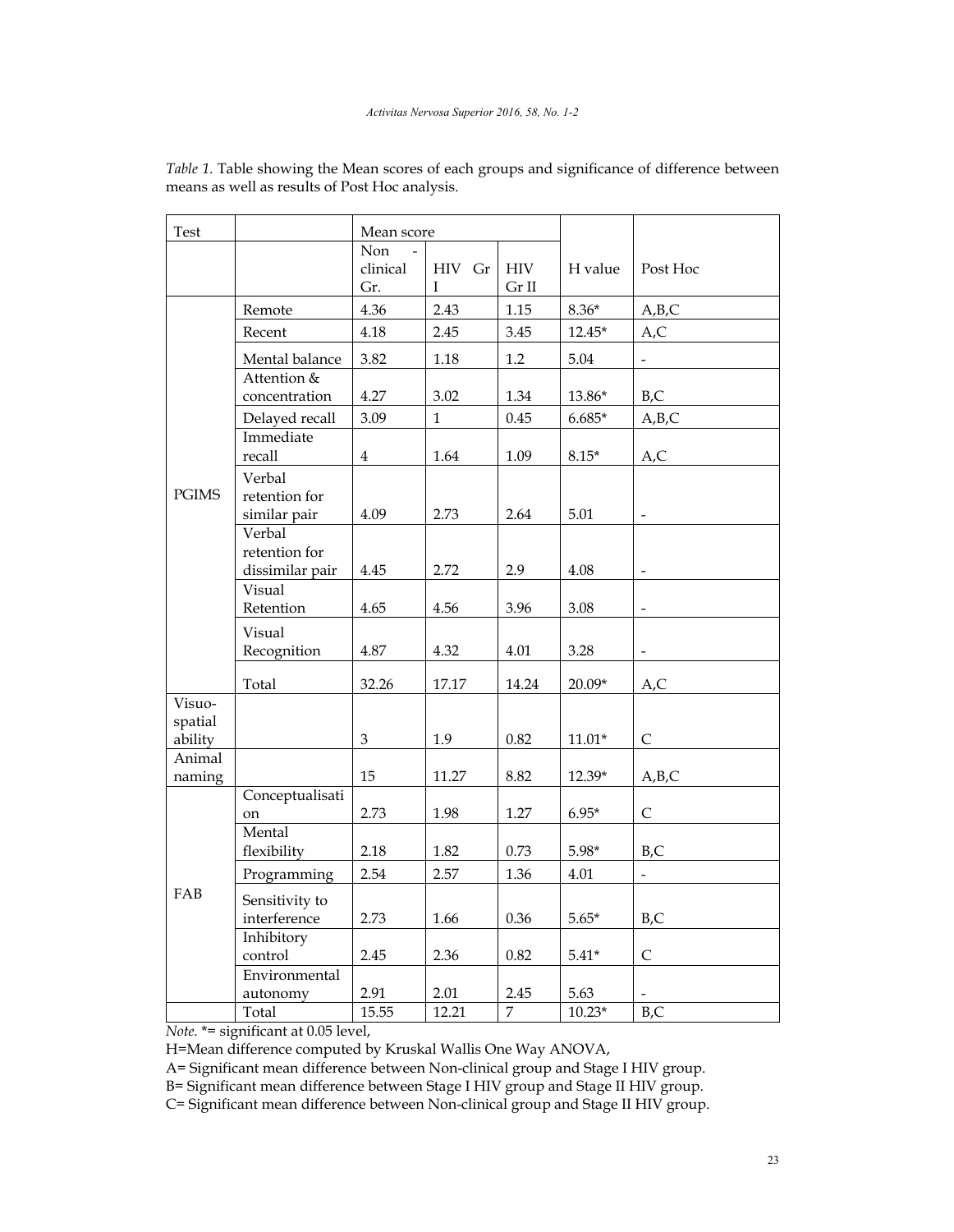## **4. DISCUSSION**

The aim of this study was to investigate the neurocognitive functioning of treatment-naive adults with HIV in comparison to non-clinical adults.

Earlier studies (Heaton et al, 1995; Rippeth et al 2004; Carey et al, 2004) reported impaired memory functioning in HIV infected adults and thus are consistent with our findings. Studies by Becker et al (1995), Delis et al (1995) found that approximately 30-40% of HIV infected persons show disturbances in immediate and delayed free recall. Reger et al (2002), Brew (2004) found attention and concentration skills to be relatively spared in early stages of HIV infection, but to be moderately impaired on later stages. Gongvatana et al (2007) found poorer recall in adults with HIV and this impairment to increase in magnitude with the severity of HAND.

In clock drawing test, visuo-spatial and visuo-constructional abilities are mostly used (Bettersby et al., 1956) along with receptive language, numerical knowledge, working memory and executive functioning (Motor and cognitive) (Lezak,1995). Stage II HIV group was found to have poorer visuo-spatial and visuo-constructional ability than non-clinical group. It might be inferred from the study that spatial cognition is affected in later stage of HIV infection. Although the result of this study is not consistent with the few previous finding that spatial cognition is largely unaffected by HIV infection (Heaton et al, 1995); it might have occurred due to involvement of visuo constructional ability, in which fronto-striato-parietal network might be involved.

Indeed, a few small early studies of HIV infection revealed evidence of possible mild deficits in spatial cognition, including visuo-construction and visuo-spatial skills (Poutiainen et al 1988). Also, recent meta-analyses of these early data have shown mixed results (Reger et al 2002; Cysique et al 2006). Although these studies substantiate the likelihood that subtle deficits exist in visuo-perceptual skill in HIV infection, the underlying etiology is still not clear. However, multidisciplinary and micro-scale investigations of spatial cognition in HIV would be needed to elucidate the origin of impairment.

Verbal fluency is a measure of an individual's ability to retrieve specific concept within restricted search parameters. It requires executive control over cognitive processes such as selective attention, selective inhibition, mental set shifting, switching, internal response generation and self monitoring. Both Stage I and Stage II HIV group had poorer verbal fluency than non-clinical group and those in stage II HIV had the least degree of fluency. Studies by Rippeth et al (2004), McCabe et al. (2007) found reduced verbal fluency in HIV and thus supports our findings. Iudicello et al. (2007) found verbal fluency deficits to be mild at initial stage but to increase to moderate with progression of HIV infection.

Noun generation is posited to rely primarily on temporo-parietal networks and semantic memory stores. Prior neuroimaging research has shown that verbal fluency deficits correlate with neurodegeneration in fronto-striatal systems (Hestad et al, 1993). But, the association between switching and measures of verbal fluency, involvement of semantic memory, consistent with modern conceptualisation of verbal fluency suggests a possible involvement of frontotemporal networks too. Both functional and structural neuroimaging studies are needed to clarify these neural underpinnings.

Overall frontal lobe functioning along with inhibitory control, conceptualization, mental flexibility and sensitivity to interference was found to be affected in Stage II HIV Group. However, no relative impairment was found in HIV Stage I Group. Domain of environmental autonomy was found to be spared in both HIV Groups.

Frontal lobe functions like conceptualization, mental flexibility, sensitivity to interference, inhibitory control require abstract reasoning, ability to formulate self-organised cognitive strategies, behavioural self-regulation and ability withhold a spontaneous response. These functions are intricately intertwined with executive functions, which include complex problem-solving abilities, self-directed independent behaviours, and set-shifting functions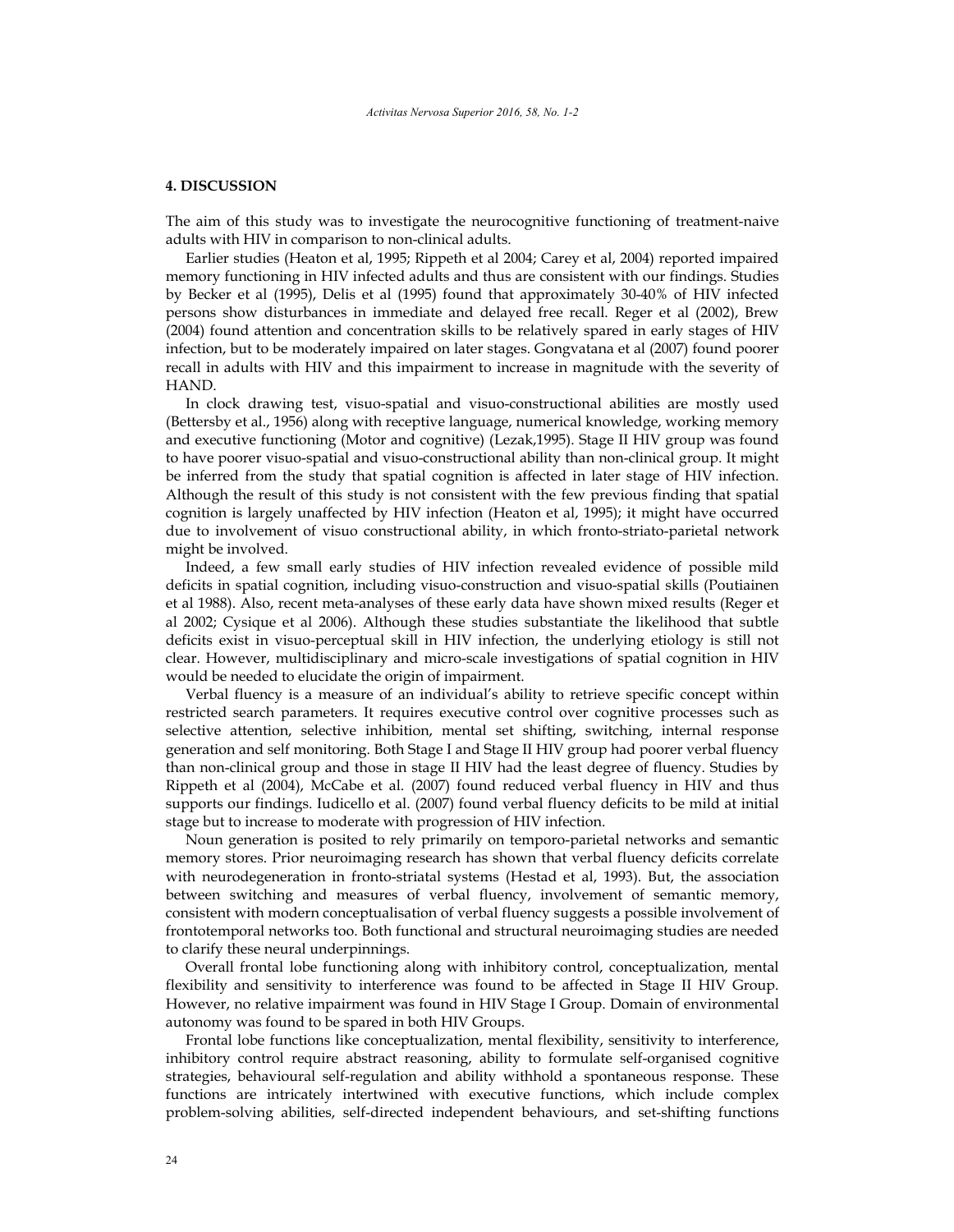among other abilities (Mega & Cummings, 1994). Intact executive functions are most notably dependant on the frontal cortex (Specifically the Dorsolateral Prefrontal Cortex, orbitofrontal pre frontal and ventro medial prefrontal cortex), as well as Basal Ganglia (Stuss & Levine, 2002). It is widely held that HIV is associated with executive dysfunctions, especially in the later stages of the disease (Reger et al, 2002). In fact, executive dysfunction is central to most HIV neurocognitive impairment profiles (Dawes et al, 2008). Morphometric analysis, using MRI has shown decreased volume of basal ganglia in advanced HIV disease (Jernigan et al, 1993). Recent studies have reported more specific findings like impairments in response inhibition and sensitivity to interference (Hinkin et al, 1999; Tozzi et al, 1999), cognitive planning (Bartok et al, 1997), abstraction (Heaton et al, 1995). As compared with other ability areas, like memory, learning, relatively fewer studies have studied the underlying pathophysiological and cognitive processes of executive and different specific frontal lobe functioning deficits in HIV. More elaborate studies combining newer conceptual aspects of executive functions and frontal lobe functions and their intersection might be of great importance.

This study has a number of limitations that need to be considered while interpreting the findings. Given the limited sample size and cross-sectional design of the study, the investigation of profile of different neurocognitive functions represents only a limited exploration. A study with bigger sample size, examining the predictive value of CD4 cell counts in neurocognitive functioning would be beneficial. Although several neurocognitive domains were investigated in this study, a more exhaustive test battery assessing language capabilities more extensively would be needed in future research, because speech and language are considered fundamental in daily living.

This study elucidates the nature and extent of impairment of different cognitive functions in treatment-naive HIV infected adults. This study also supports the idea that evaluation of specific and subtle aspects of neurocognitive functioning may be more sensitive in monitoring the degree of neurocognitive impairment in HIV disease. The findings of this study that subtle neurocognitive impairment may be present despite early stage of the disease and clinically asymptotic status and high CD4 counts, indicate that screening for HAND should become an important part of an initial assessment. The possibility of neurocognitive impairment should be screened upon entry to care. Patients who have a low CD4 count, should be screened more frequently.

#### **REFERENCES**

- Bartok, J. A., Martin, E. M., Pitrak, D. L., Novak, R. M., Pursell, K. J., Mullane, K. M., et al. (1997). Working memory deficits in HIVseropositive drug users. *Journal of the International Neuropsychological Society, 3*, 451–456.
- Battersby, W. S., Bender, M. B., Pollack, M., & Kahn, R. L. (1956). Unilateral "spatial agnosia"("inattention") in patients with cerebral lesions.*Brain*, *79*, 68-93.
- Becker, J. T., Caldararo, R., Lopez, O. L., Dew, M. A., Dorst, S. K., & Banks, G. (1995). Qualitative features of the memory deficit associated with HIV infection and AIDS: cross-validation of a discriminant function classification scheme. *Journal of Clinical and Experimental Neuropsychology*, *17*, 134–142.
- Brew, B. J. (2004). Evidence for a change in AIDS dementia complex in the era of highly active antiretroviral therapy and the possibility of new forms of AIDS dementia complex. *AIDS*, *18* (Suppl 1), S75–S78.
- Carey, C. L., Woods, S. P., Rippeth, J. D., Gonzalez, R., Moore, D. J., Marcotte, T. D., et al. (2004). Initial validation of a screening battery for the detection of HIV-associated cognitive impairment. *The Clinical Neuropsychologist*, *18*, 234–248.
- Cysique, L. A., Jin, H., Franklin, D. R., Jr., Morgan, E. E., Shi, C., Yu, X., et al. (2007). Neurobehavioral effects of HIV-1 infection in China and the United States: a pilot study. *Journal of the International Neuropsychological Society, 13*, 781–790.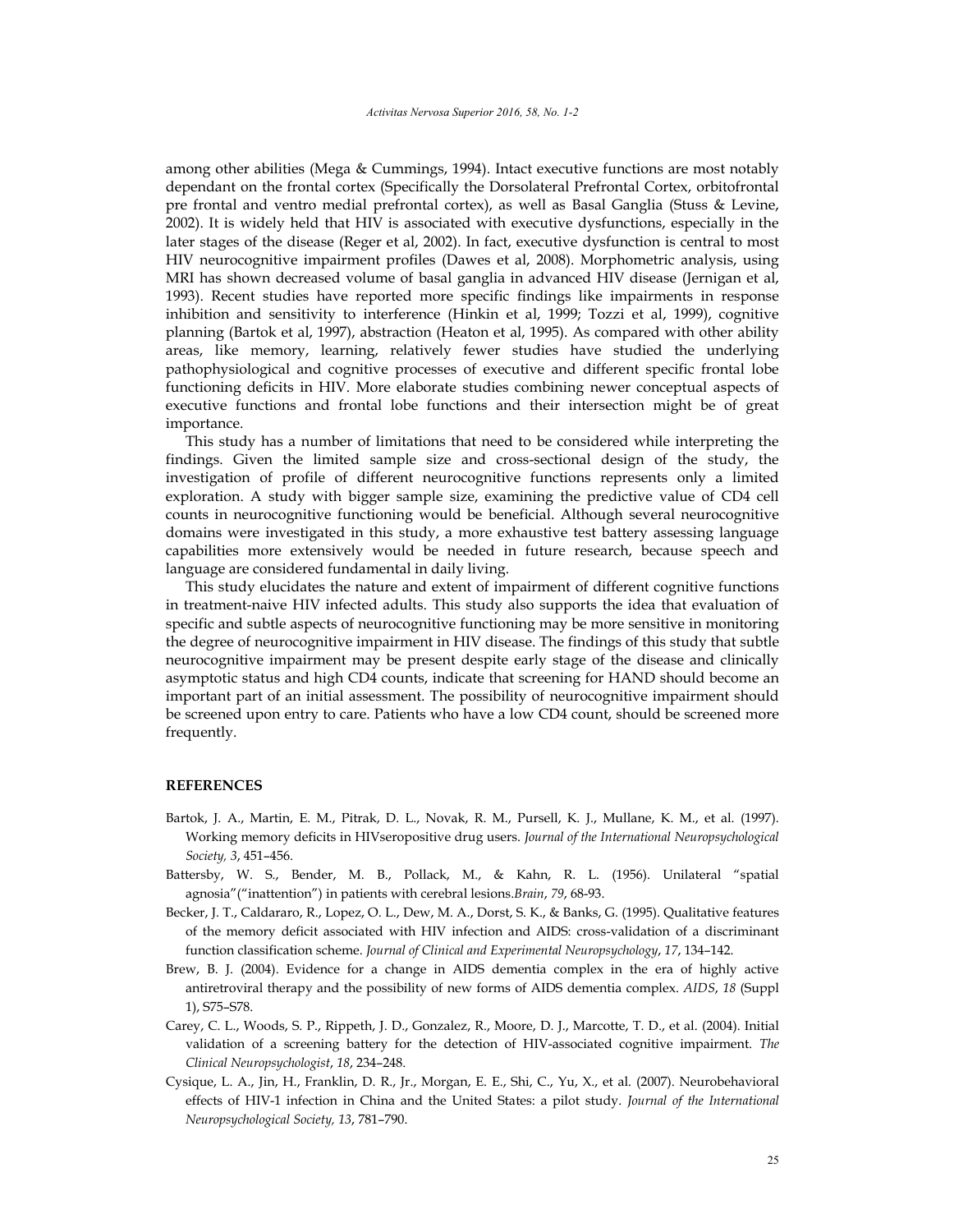- Dawes, S., Suarez, P., Casey, C. Y., Cherner, M., Marcotte, T. D., Letendre, S., et al. (2008). Variable patterns of neuropsychological performance in HIV-1 infection. *Journal of Clinical and Experimental Neuropsychology*, *30*, 613–626.
- Delis, D. C., Peavy, G., Heaton, R., Butters, N., Salmon, D. P., Taylor, M., et al. (1995). Do patients with HIV-associated minor cognitive/ motor disorder exhibit a 'subcortical' memory profile? Evidence using the California verbal learning test. *Assessment, 2*, 151–165.
- Dubois, B., Slachevsky, A., Litvan, I., & Pillon, B.F.A.B (2000). The FAB A frontal assessment battery at bedside. *Neurology*, *55,* 1621-1626.
- Gongvatana, A., Woods, S. P., Taylor, M. J., Vigil, O., Grant, I., & The HNRC Group. (2007b). Semantic clustering inefficiency in HIV-associated dementia. *Journal of Neuropsychiatry and Clinical Neurosciences*, *19*, 36–42.
- Heaton, R. K., Grant, I., Butters, N., White, D. A., Kirson, D., Atkinson, J. H., et al. (1995). The HNRC 500—Neuropsychology of HIV infection at different disease stages. *Journal of the International Neuropsychological Society*, *1*, 231–251.
- Hestad, K., McArthur, J. H., Dal Pan, G. J., Selnes, O. A., Nance- Sproson, T. E., Aylward, E., et al. (1993). Regional brain atrophy in HIV-1 infection: association with specific neuropsychological test performance. *Acta Neurologica Scandinavica, 88*, 112–118.
- Hinkin, C. H., Castellon, S. A., & Hardy, D. J. (2000). Dual task performance in HIV-1 infection. *Journal of Clinical and Experimental Neuropsychology*, *22*, 16–24.
- Hinkin, C. H., Castellon, S. A., Hardy, D. J., Granholm, E., & Siegle, G. (1999). Computerized and traditional stroop task dysfunction in HIV-1 infection. *Neuropsychology, 13*, 306–316.
- Iudicello, J. E., Woods, S. P., Weber, E., Dawson, M. S., Scott, J. C., Carey, C. L., et al. (2008). Cognitive mechanisms of switching in HIV-associated category fluency deficits. *Journal of Clinical and Experimental Neuropsychology*, *30*, 797–804.
- Jernigan, T. L., Archibald, S., Hesselink, J. R., Atkinson, J. H., Velin, R. A., McCutchan, J. A., et al. (1993). Magnetic resonance imaging morphometric analysis of cerebral volume loss in human immunodeficiency virus infection. *Archives of Neurology*, *50*, 250–255.
- Lezak, M. (1995). *Neuropsychological assessment,* 3rd ed. Oxford University Press: New York.
- Lezak, M.D., Howieson, D.B., & Loring, D.W. (2004) *Neuropsychological Assesment* (Fourth Edition). New York, Oxford University Press.
- McCabe, P., Sheard, C., & Code, C. (2007). Pragmatic skills in people with HIV/AIDS*. Disability and Rehabilitation*, *29*, 1251–1260.
- Mega, M. S., & Cummings, J. L. (1994). Frontal-subcortical circuits and neuropsychiatric disorders. *Journal of Neuropsychiatry and Clinical Neuroscience, 6*, 358–370.
- Nath, A., Schiess, N., Venkatesan, A, Rumbaugh, J, Sacktor, N, & Mcarthur, J. (2008). Evolution of HIV dementia with HIV infection. *International Review of Psychiatry, 20*, 25-31
- Navia, B.A., Jordan, B.D., & Price, R.W. (1986). The AIDS dementia complex: I. Clinical features. *Annals of Neurology, 19,* 517–24.
- Pershad, D., & Wig, N.N (1976) A battery of simple tests of memory for use in India. *Neurology India, 24*, 86-93.
- Poutiainen, E., Iivanainen, M., Elovaara, I., Valle, S. L., & Lähdevirta, J. (1988). Cognitive changes as early signs of HIV infection. *Acta Neurologica*, *78*, 49–52.
- Price, R.W., Brew, B., Sidtis, J., Rosenblum, M., Scheck, A.C., Cleary, P. (1988) The brain in AIDS: central nervous system HIV-1 infection and AIDS dementia complex. *Science, 239*, 586–92.
- Reger, M., Welsh, R., Razani, J., Martin, D. J., & Boone, K. B. (2002). A meta-analysis of the neuropsychological sequelae of HIV infection. *Journal of the International Neuropsychological Society*, *8*, 410–424.
- Rippeth, J. D., Heaton, R. K., Carey, C. L., Marcotte, T. D., Moore, D. J., Gonzalez, R., et al. (2004). Methamphetamine dependence increases risk of neuropsychological impairment in HIV infected persons. *Journal of the International Neuropsychological Society, 10*, 1–14.